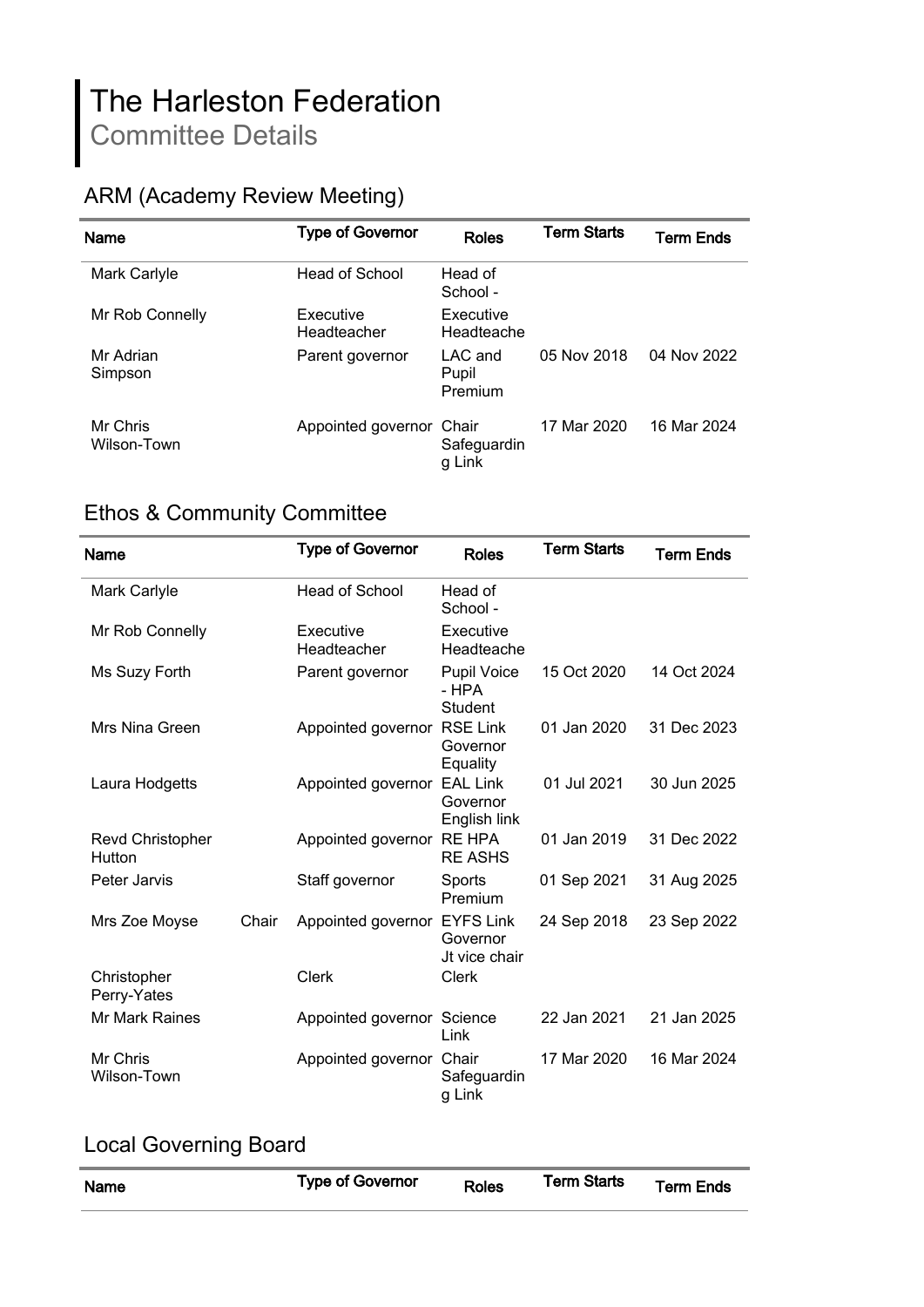| Johannes<br>Ahrenfelt             |       | Associate<br>Headteacher     | Associate<br>Member<br>Deputy          |             |             |
|-----------------------------------|-------|------------------------------|----------------------------------------|-------------|-------------|
| Mr Rob Connelly                   |       | Executive<br>Headteacher     | Executive<br>Headteache                |             |             |
| <b>Richard Cranmer</b>            |       | CEO                          | CEO                                    |             |             |
| Ms Suzy Forth                     |       | Parent governor              | <b>Pupil Voice</b><br>- HPA<br>Student | 15 Oct 2020 | 14 Oct 2024 |
| Mrs Nina Green                    |       | Appointed governor RSE Link  | Governor<br>Equality                   | 01 Jan 2020 | 31 Dec 2023 |
| <b>Revd Christopher</b><br>Hutton |       | Appointed governor RE HPA    | <b>RE ASHS</b>                         | 01 Jan 2019 | 31 Dec 2022 |
| Emma Johnson                      |       | Associate Member             | <b>ASHS SBM</b><br>Associate<br>Member | 30 Sep 2020 | 29 Sep 2023 |
| <b>Richard Kirk</b>               |       | Appointed governor Website   | Link<br>Governor                       | 24 Sep 2018 | 23 Sep 2022 |
| Mrs Zoe Moyse                     |       | Appointed governor EYFS Link | Governor<br>Jt vice chair              | 24 Sep 2018 | 23 Sep 2022 |
| Christopher<br>Perry-Yates        |       | <b>Clerk</b>                 | <b>Clerk</b>                           |             |             |
| Mr Mark Raines                    |       | Appointed governor Science   | Link                                   | 22 Jan 2021 | 21 Jan 2025 |
| Mr Adrian<br>Simpson              |       | Parent governor              | LAC and<br>Pupil<br>Premium            | 05 Nov 2018 | 04 Nov 2022 |
| <b>Stacey Street</b>              |       | Staff governor               | Health &<br>Wellbeing                  | 01 Jan 2019 | 31 Dec 2022 |
| Mrs Erica<br><b>Summers</b>       |       | Appointed governor SEND Link | Governor                               | 24 Sep 2018 | 23 Sep 2022 |
| Mrs Fiona Wilson                  |       | Appointed governor Health &  | <b>Safety Link</b>                     | 01 Jan 2019 | 31 Dec 2022 |
| Mr Chris<br>Wilson-Town           | Chair | Appointed governor           | Chair<br>Safeguardin<br>g Link         | 17 Mar 2020 | 16 Mar 2024 |

### Resources Committee

| <b>Name</b>         | <b>Type of Governor</b>  | <b>Roles</b>                                  | <b>Term Starts</b> | <b>Term Ends</b> |
|---------------------|--------------------------|-----------------------------------------------|--------------------|------------------|
| Mark Carlyle        | Head of School           | Head of<br>School -                           |                    |                  |
| Mr Rob Connelly     | Executive<br>Headteacher | Executive<br>Headteache                       |                    |                  |
| Peter Jarvis        | Staff governor           | Sports<br>Premium                             | 01 Sep 2021        | 31 Aug 2025      |
| Emma Johnson        | Associate Member         | ASHS SBM<br>Associate<br>Member               | 30 Sep 2020        | 29 Sep 2023      |
| <b>Richard Kirk</b> | Appointed governor       | Website<br>Link<br>Governor                   | 24 Sep 2018        | 23 Sep 2022      |
| Mrs Zoe Moyse       | Appointed governor       | <b>EYFS Link</b><br>Governor<br>Jt vice chair | 24 Sep 2018        | 23 Sep 2022      |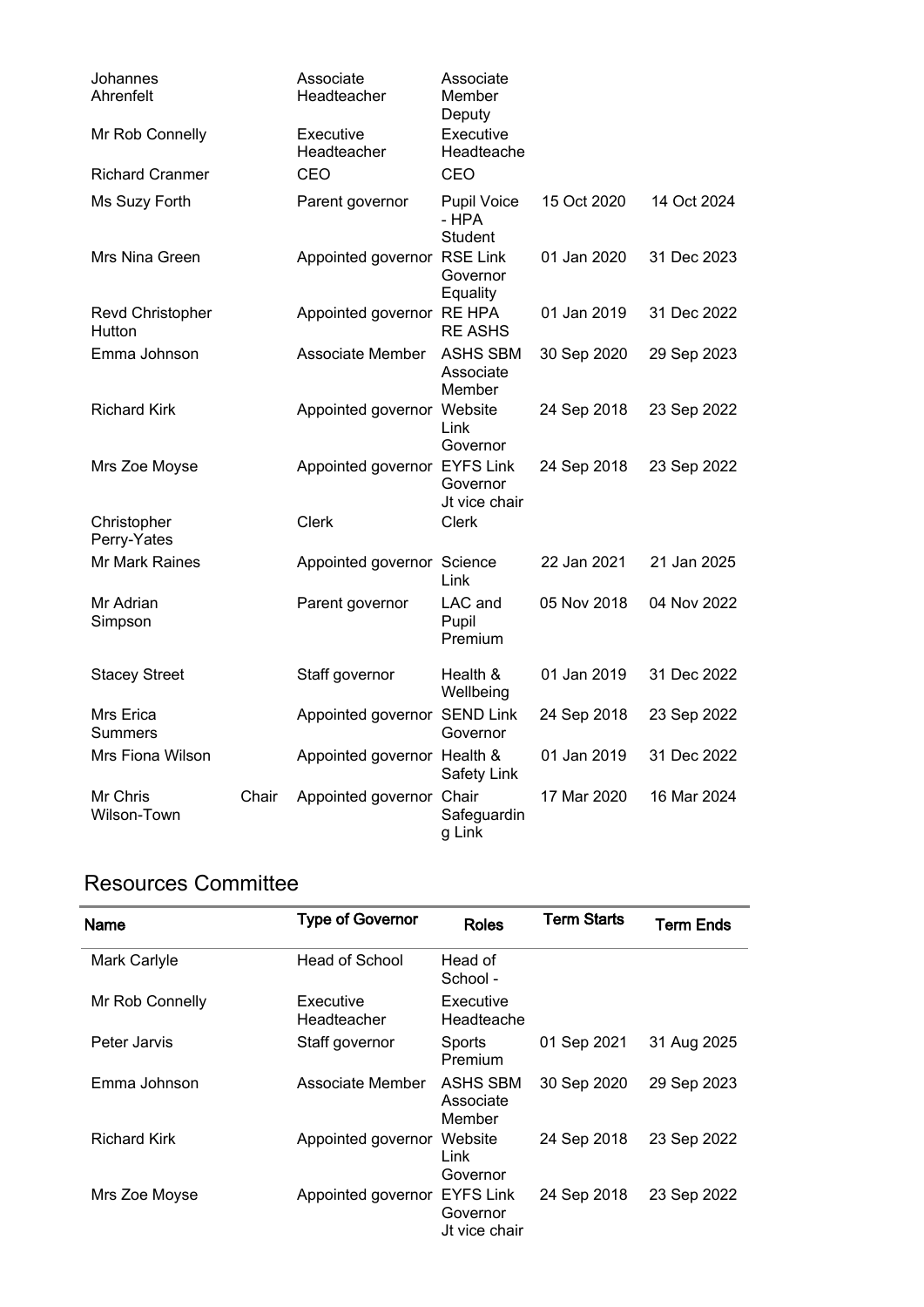| Christopher<br>Perry-Yates |       | Clerk                       | Clerk                            |             |             |
|----------------------------|-------|-----------------------------|----------------------------------|-------------|-------------|
| Mrs Jenny Pringle          |       |                             | St Benet's<br>Finance<br>Officer |             |             |
| Mr Adrian<br>Simpson       | Chair | Parent governor             | LAC and<br>Pupil<br>Premium      | 05 Nov 2018 | 04 Nov 2022 |
| <b>Stacey Street</b>       |       | Staff governor              | Health &<br>Wellbeing            | 01 Jan 2019 | 31 Dec 2022 |
| Mrs Fiona Wilson           |       | Appointed governor Health & | Safety Link                      | 01 Jan 2019 | 31 Dec 2022 |
| Mr Chris<br>Wilson-Town    |       | Appointed governor          | Chair<br>Safeguardin<br>g Link   | 17 Mar 2020 | 16 Mar 2024 |

## Standards & Curriculum Committee

| Name                       | <b>Type of Governor</b>      | <b>Roles</b>                                  | <b>Term Starts</b> | <b>Term Ends</b> |
|----------------------------|------------------------------|-----------------------------------------------|--------------------|------------------|
| Johannes<br>Ahrenfelt      | Associate<br>Headteacher     | Associate<br>Member<br>Deputy                 |                    |                  |
| Mark Carlyle               | Head of School               | Head of<br>School -                           |                    |                  |
| Mr Rob Connelly            | Executive<br>Headteacher     | Executive<br>Headteache                       |                    |                  |
| Ms Suzy Forth              | Parent governor              | <b>Pupil Voice</b><br>- HPA<br><b>Student</b> | 15 Oct 2020        | 14 Oct 2024      |
| Mrs Nina Green             | Appointed governor RSE Link  | Governor<br>Equality                          | 01 Jan 2020        | 31 Dec 2023      |
| Laura Hodgetts             | Appointed governor EAL Link  | Governor<br>English link                      | 01 Jul 2021        | 30 Jun 2025      |
| Revd Christopher<br>Hutton | Appointed governor RE HPA    | <b>RE ASHS</b>                                | 01 Jan 2019        | 31 Dec 2022      |
| Peter Jarvis               | Staff governor               | Sports<br>Premium                             | 01 Sep 2021        | 31 Aug 2025      |
| <b>Richard Kirk</b>        | Appointed governor Website   | Link<br>Governor                              | 24 Sep 2018        | 23 Sep 2022      |
| Mrs Zoe Moyse              | Appointed governor EYFS Link | Governor<br>Jt vice chair                     | 24 Sep 2018        | 23 Sep 2022      |
| Christopher<br>Perry-Yates | <b>Clerk</b>                 | Clerk                                         |                    |                  |
| <b>Mr Mark Raines</b>      | Appointed governor Science   | Link                                          | 22 Jan 2021        | 21 Jan 2025      |
| Mr Adrian<br>Simpson       | Parent governor              | LAC and<br>Pupil<br>Premium                   | 05 Nov 2018        | 04 Nov 2022      |
| <b>Stacey Street</b>       | Staff governor               | Health &<br>Wellbeing                         | 01 Jan 2019        | 31 Dec 2022      |
| Mrs Erica<br>Summers       | Appointed governor SEND Link | Governor                                      | 24 Sep 2018        | 23 Sep 2022      |